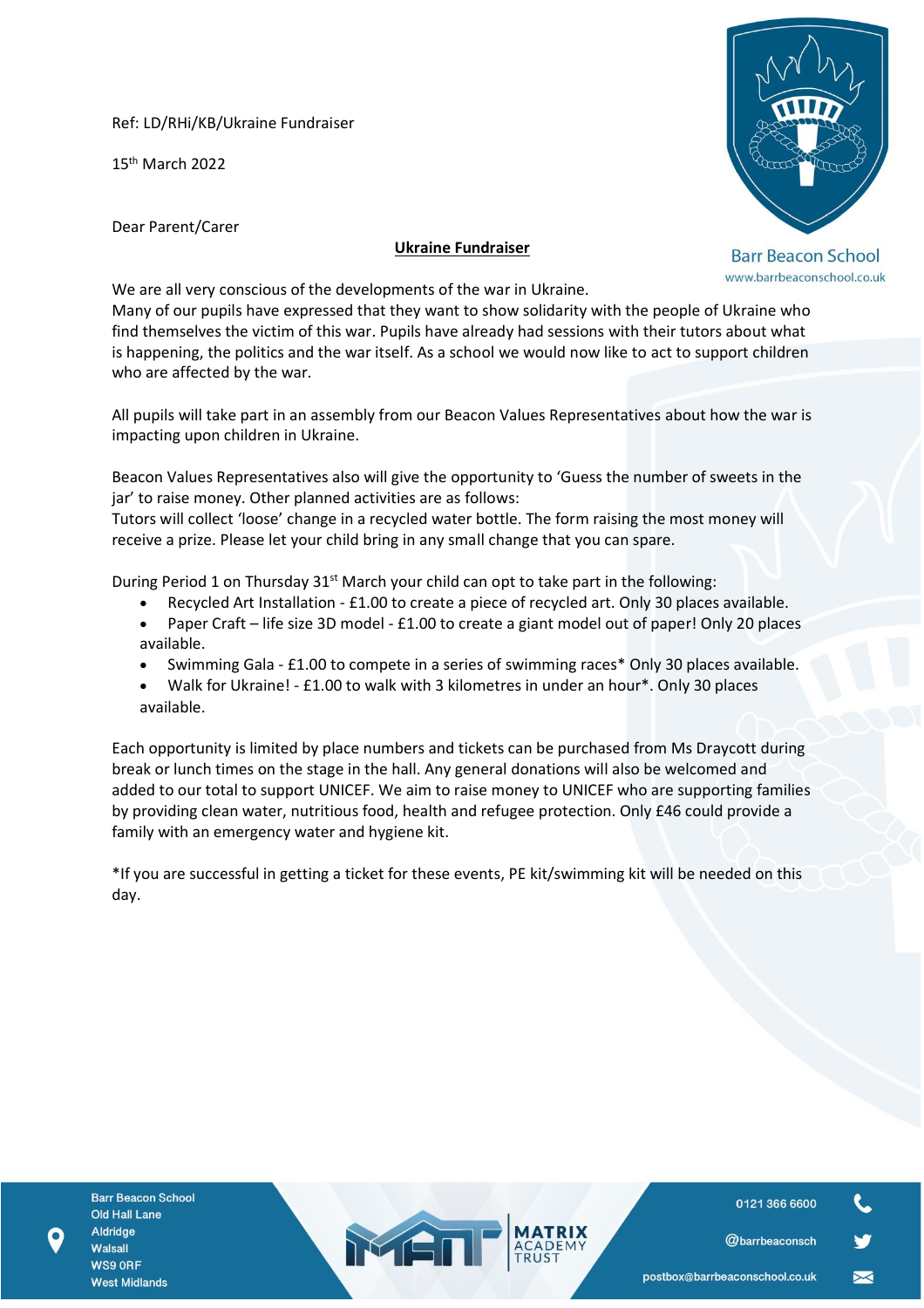## **Talking about Ukraine**

Many of us are anxious about the news unfolding about the conflict between Russia and Ukraine. Even if you're not directly affected, watching these events can be upsetting. Your child may not be watching the news, but they may still hear about these events in other ways, and this may cause anxiety for them too.

During this difficult time, I wanted to reach out to let you know what we are doing in school to support your child, and offer you guidance on how you can support them too.

We have given all of our school staff tips on how to talk to children about the events in an ageappropriate and sensitive way. We've included some of the tips in this pack to help you handle any conversations you might have at home with your child.

We know that stressful events such as those happening in Ukraine can make emotions run high, and that can lead us all to say or do hurtful things. To promote our Beacon Values of Equal to Everyone, Act responsibly, Consideration for others and the environment and Never discriminate, we have shared a virtual assembly with all form groups to explain some of the concerns they may have as children. We have also included in this pack some guidance around how you can help tackle hurtful comments, in case it is useful to you.

# **Further links and guidance to support your child can be found below:**

How to talk to your teenager about the invasion of Ukraine (BBC Bitesize/Anna Freud Centre) [https://www.bbc.co.uk/bitesize/articles/zbrdjsg](https://cas5-0-urlprotect.trendmicro.com/wis/clicktime/v1/query?url=https%3a%2f%2femail.kjbm.safeguardinginschools.co.uk%2fc%2feJyFkLtuwzAMRb%5fGXooYih5%2dDBpatAU69wMMSqIdJbZliHKD5OurtB66FSDAS%5fBSOiTO4Kc%2d3VbUbw%5f5EgM4C5RK%5fOl4p%5flRtq2UTInypAfGQXWdVa0amBQSs%2dgcGCMbGASvS%5fIJ96lGHVmreDnpU0orFeK54O85rtdrZYytbKi2S65NHiF%5fxywhJm8npCzvJrozjeWMRDBiT7g4jL0LmWvRl7OZK4IBxw2i88voF7KnECb6fXbHdzj5L4y3B5Hq2qZlHeua0mvOOGeCNaw%2dKskq26icQFjBXe1cXUj27w9RZ7DtAUXZbiBGg2DD7tpNSX%5fm7Z4%2dXgsu%5fpwE1rVfYEZ9gTMYf6AUIg4xLIkOawxus8mHpXTaSdUZ9g3lJI0D&umid=d44c88f7-507a-44e8-8e41-8f3937d5ef79&auth=67019955b200090e7d7f1e641e5fd873be3a50b4-14805097a7800fdd216f781c9b64ba5ab4224fd2)

How To Talk To Your Child About The War In Ukraine (YoungMinds) [https://www.youngminds.org.uk/parent/blog/top-tips-for-talking-to-your-young-person-about-the](https://cas5-0-urlprotect.trendmicro.com/wis/clicktime/v1/query?url=https%3a%2f%2femail.kjbm.safeguardinginschools.co.uk%2fc%2feJyFUMtuhDAM%5fJrlUgVlA%2dFxyKFVW6nnfgAyxEAWiKMk7Gr%5fvqHi0FslS7bi8WRmcAOzdvHpUH0c45sn0AOEmOHvxmglrmXTlCWXRTYrjVVTYlviKOq2ansJzSjHYaw4iKYWmAUT8byq5ZU3UmSrmmN04VK8XsRnqsfjkT9pt9NmrA45%2dSnfl%5fTuwKONaehXmlKL5Fg0LrCRPIuwLsZOLBJLt579EjCHPpBl0NMeWZyR4T1RBGYs2xcPxmLiyTYMASbsAlqNvtOUrFm13PotDzDitIPXidvYMMxEa8gHSorOBDSu5o7%2deZiSbVM3vOVtnRkluBC84DWvrrLk%2dVDL1KAYCqErratLyf%5f9waskbD9EhQTvwfseYaATdYKi%2dk6Zvny9X0TxJ1VwrrOwoVrgBr1hIZLH0dNh33nS%2dxAN2UwrXcq25z9tNabG&umid=d44c88f7-507a-44e8-8e41-8f3937d5ef79&auth=67019955b200090e7d7f1e641e5fd873be3a50b4-8c81ed114fbd200b02222ecada0f71efc23deee8)[events-in-ukraine/](https://cas5-0-urlprotect.trendmicro.com/wis/clicktime/v1/query?url=https%3a%2f%2femail.kjbm.safeguardinginschools.co.uk%2fc%2feJyFUMtuhDAM%5fJrlUgVlA%2dFxyKFVW6nnfgAyxEAWiKMk7Gr%5fvqHi0FslS7bi8WRmcAOzdvHpUH0c45sn0AOEmOHvxmglrmXTlCWXRTYrjVVTYlviKOq2ansJzSjHYaw4iKYWmAUT8byq5ZU3UmSrmmN04VK8XsRnqsfjkT9pt9NmrA45%2dSnfl%5fTuwKONaehXmlKL5Fg0LrCRPIuwLsZOLBJLt579EjCHPpBl0NMeWZyR4T1RBGYs2xcPxmLiyTYMASbsAlqNvtOUrFm13PotDzDitIPXidvYMMxEa8gHSorOBDSu5o7%2deZiSbVM3vOVtnRkluBC84DWvrrLk%2dVDL1KAYCqErratLyf%5f9waskbD9EhQTvwfseYaATdYKi%2dk6Zvny9X0TxJ1VwrrOwoVrgBr1hIZLH0dNh33nS%2dxAN2UwrXcq25z9tNabG&umid=d44c88f7-507a-44e8-8e41-8f3937d5ef79&auth=67019955b200090e7d7f1e641e5fd873be3a50b4-8c81ed114fbd200b02222ecada0f71efc23deee8)

Worrying about Russia and Ukraine (Childline) [https://www.childline.org.uk/get-involved/articles/worrying-about-russia-ukraine/](https://cas5-0-urlprotect.trendmicro.com/wis/clicktime/v1/query?url=https%3a%2f%2femail.kjbm.safeguardinginschools.co.uk%2fc%2feJyFUMtuhDAM%5fBq4VKAQEgiHHFq1lXruByCTGMgCCUrCrvbvGyoOvVWy5NeMPTZuYNY%2dPneUH2f45h1oBSHm%2dNsxWtKKCcEY4XU%2dSzFWqmWC81awhmsmgNTDKCoy1hoVHfNgIl6slldEcJqvco5xD1n9mtHPZI%5fHo1SzWfVqLJbOT%2dWxpPKEsTD27tY76pSCj0atGE6C8%5f5p7FTA4I5Y%2dCMEA8WxeEgDUj%5ffMASYsA9oNfpeu6TdyuU2bGWAEacDvE58Y4OanVtDqVzaeZ2ocTV39M9TNe9EK0hHujY3khJKSU1a0lSckVK1PDmoVU11o3WTMfLvBi%2dTsOMUFRJ8AO8HBOUu1AWK8js97eXrPaP1n7fBvvcWNpQL3GAwRYjO4%2didjaHYvdOHisbZXEvNeDeQHzvUmsY&umid=d44c88f7-507a-44e8-8e41-8f3937d5ef79&auth=67019955b200090e7d7f1e641e5fd873be3a50b4-ee38b870d88fcd478aaead141ec988e4b976b8fc)

Worrying about war and conflict Sarah Dove (Phoenix Education Consultancy) [https://www.phoenixgrouphq.com/tools](https://cas5-0-urlprotect.trendmicro.com/wis/clicktime/v1/query?url=https%3a%2f%2femail.kjbm.safeguardinginschools.co.uk%2fc%2feJyFkM1uhDAMhJ8GLtWikJ8FDjm0aiv13AdAJvZCdiGhSei2b99QceitkiVbmhn509ACdu7T90r6ZT%2dfggc0EFNJv4pFzWvZtlIyJcpJKwApgCEyMq1oGO%2dolrzuRKuUwOZSRpvoSDWqZq3i5aynlNZYiMeCv%2da53%2d%5fVOnly9msMflunj8r4JQvJ%2dzmWC8UII%5fWRHFLo0WcQp2%5fXYakiXGjcIKB1o3XRTHsgh6vtdvAizfaTwveOoLq2aVnHuqa0mjPOmWANO9dKsso0Ki8QRnA8I54Lyf79EHQG23aomO0DhDAQGH%2d4DlPS77mBh7fngos%5fHcC69g4W0je4wmBPMflAl%2dBdiqc1eNxMst6VqFGqbmA%5fPoCIRg&umid=d44c88f7-507a-44e8-8e41-8f3937d5ef79&auth=67019955b200090e7d7f1e641e5fd873be3a50b4-61c5cf982a163520a3cce6a031d6799626f80a39)

If you have any questions, concerns about how your child is coping or you need any other support from the school, please contact your child's Head of House.

MEN

We hope you find this information helpful.

Yours sincerely

ay To

Ms L Draycott Headteacher

**Barr Beacon School** Old Hall Lane Aldridge Walsall WS9 ORF **West Midlands** 

0121 366 6600



 $\asymp$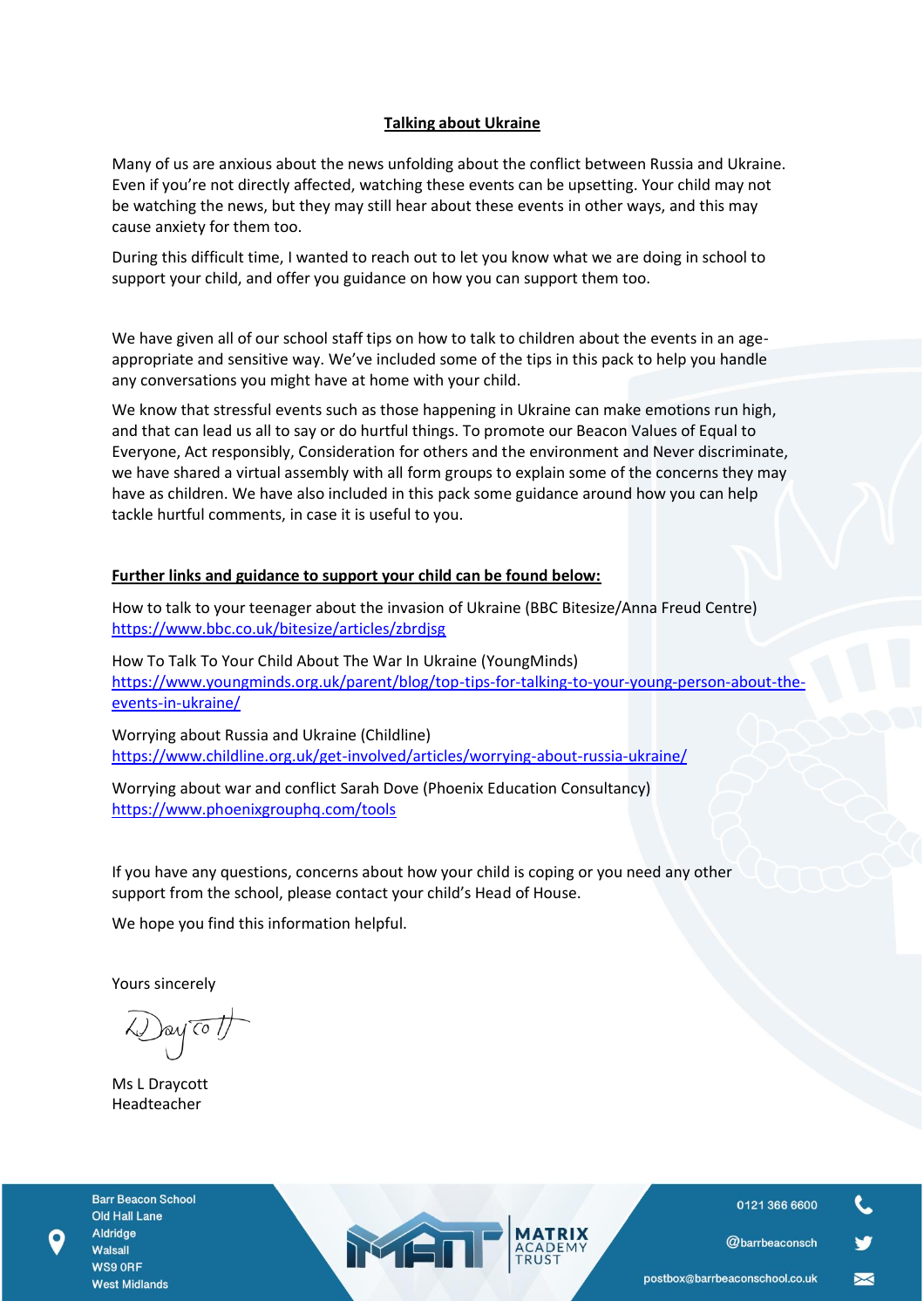#### **How to talk to your child about what's happening**

No matter how calmly you manage the current environment, children are likely to be anxious. They will pick up bits of information from their friends, from the news and from listening to adults talking around them – but they can misunderstand what they're hearing. It's important to talk to them about what's happening.

### **Start by finding out what your child knows already**

Use open-ended questions to give them the chance to tell you what they think. See page 7 of the resource ['worrying about war'](https://www.phoenixgrouphq.com/tools) for examples of questions to ask (you'll find the resource at the bottom of the page.)

#### **Tackle the news head-on and talk about it openly and calmly**

Use real words and don't shy away from the truth. Be prepared to explain and define keywords they might be hearing to help them make sense of what's going on. For example, words like invasion, missiles, sanctions, refugees etc. Use age-appropriate material such as this Newsround [resource,](https://www.bbc.co.uk/newsround/60536983) which includes definitions.

### **Stick to the facts**

But don't discuss everything you hear. For example, be careful about talking about speculation around nuclear warfare. Reassure them that the chance of 'World War III' breaking out is highly unlikely.

## **Educate them about reliable sources of information**

Explain how some stories on social media may be based on rumours or inaccurate information.

Use reliable news sources like Newsround, which is age-appropriate. Watch and discuss with your child thi[s Newsround video on spotting fake news about the crisis in Ukraine.](https://www.bbc.co.uk/newsround/60568631)

#### **Encourage your child to ask questions and share their feelings**

Remember, it's OK not to have all the answers. Tell them that you'll let them know when you know more. This will be an ongoing discussion.

Allow for repetition, you might have to answer the same thing again. Younger children in particular tend to repeat themselves when they're feeling uncertain or worried.

Reassure them that they're not the only ones feeling this way and encourage them to share their feelings with you or their teacher.

#### **Be a role model**

Recognise and manage your own worries first. If you notice you're feeling anxious, take some time to calm down before you decide to talk about the events with your child.

Be open about sharing your feelings with your child – e.g. I'm also finding the news a bit worrying, so I'm doing X (baking cakes, going on long walks, swimming etc.), which helps me to relax.

MEN

**Barr Beacon School** Old Hall Lane Aldridge Walsall WS9 ORF **West Midlands** 

01213666600

@barrbeaconsch

 $\blacksquare$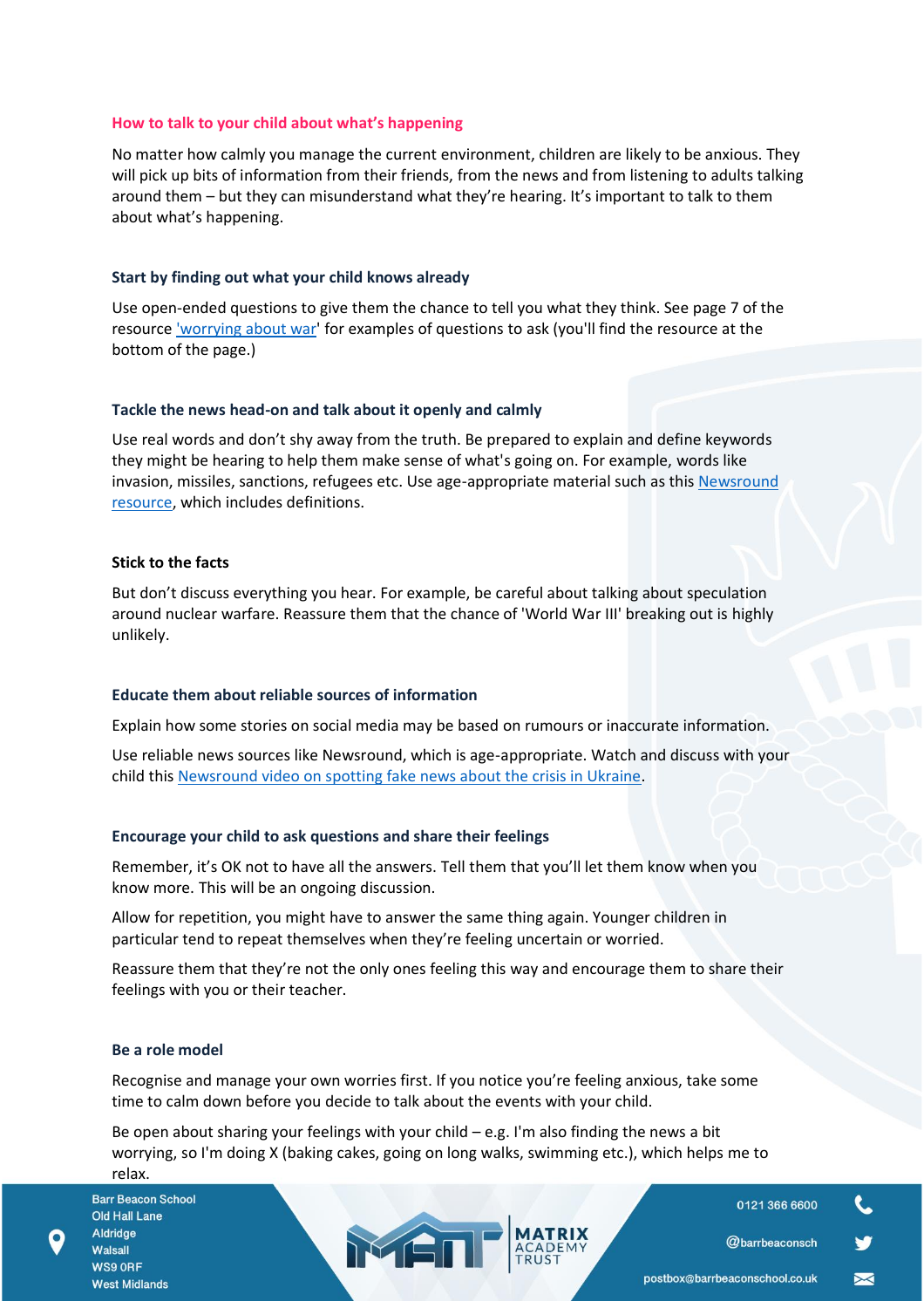Encourage them to think about what they can do to relax.

### **Reassure them and let them know it's normal to be concerned**

Explain that we're not at war with Russia and that they don't need to worry about it happening in their neighbourhood. Reassure them they're safe and that the UK is taking steps to help the people of Ukraine.

Encourage them to take breaks from listening to or reading the news – overexposure isn't helpful.

### **Do something positive with your child**

Organise an aid package to send to Ukraine. For example, research local groups that are organising aid packages and contribute to these with your child.

Alternatively, [take a look at this article,](https://www.globalcitizen.org/en/content/ways-to-help-ukraine-conflict/) which includes different ways you can help.

## **Further resources on how to talk to children about the war in Ukraine**

- $\blacktriangleright$  [How to cope with traumatic news](https://www.abc.net.au/news/2014-12-23/illustrated-guide-coping-traumatic-news/5985104?nw=0&r=HtmlFragment)  an illustrated guide
- Ips for parents and caregivers on media coverage of traumatic events
- > [Talking about Ukraine with our children](https://draliza.bulletin.com/talking-about-ukraine-with-our-children/)

## If your child struggles with higher levels of anxiety

Some children are naturally more anxious, such as those with existing phobias or obsessivecompulsive disorders. The current situation can make those anxieties worse. If you have relatives in the armed forces or in the regions (Ukraine, Russia, eastern/central Europe), your child might be susceptible to higher levels of anxiety.

- Get them to do activities such as counting, ordering and sorting tasks, which can help them calm down
- Encourage them to use relaxation techniques such as controlled breathing
- Help them stick to routines they know
- I Look out for obsessive or compulsive behaviours and try to get ahead of them early by challenging unhelpful thoughts and assumptions
- If you're worried about your child's anxiety, **YoungMinds** is a charity dedicated to children's mental health. They have a [parents' helpline](https://youngminds.org.uk/find-help/for-parents/parents-helpline/) for confidential, expert advice. You can reach them at 0808 802 5544

#### Helplines and websites for children and young people

If your child would like to speak with someone confidentially, there are helplines and websites specifically for them.

MEN

**Barr Beacon School** Old Hall Lane Aldridge Walsall WS9 ORF **West Midlands** 

0121 366 6600